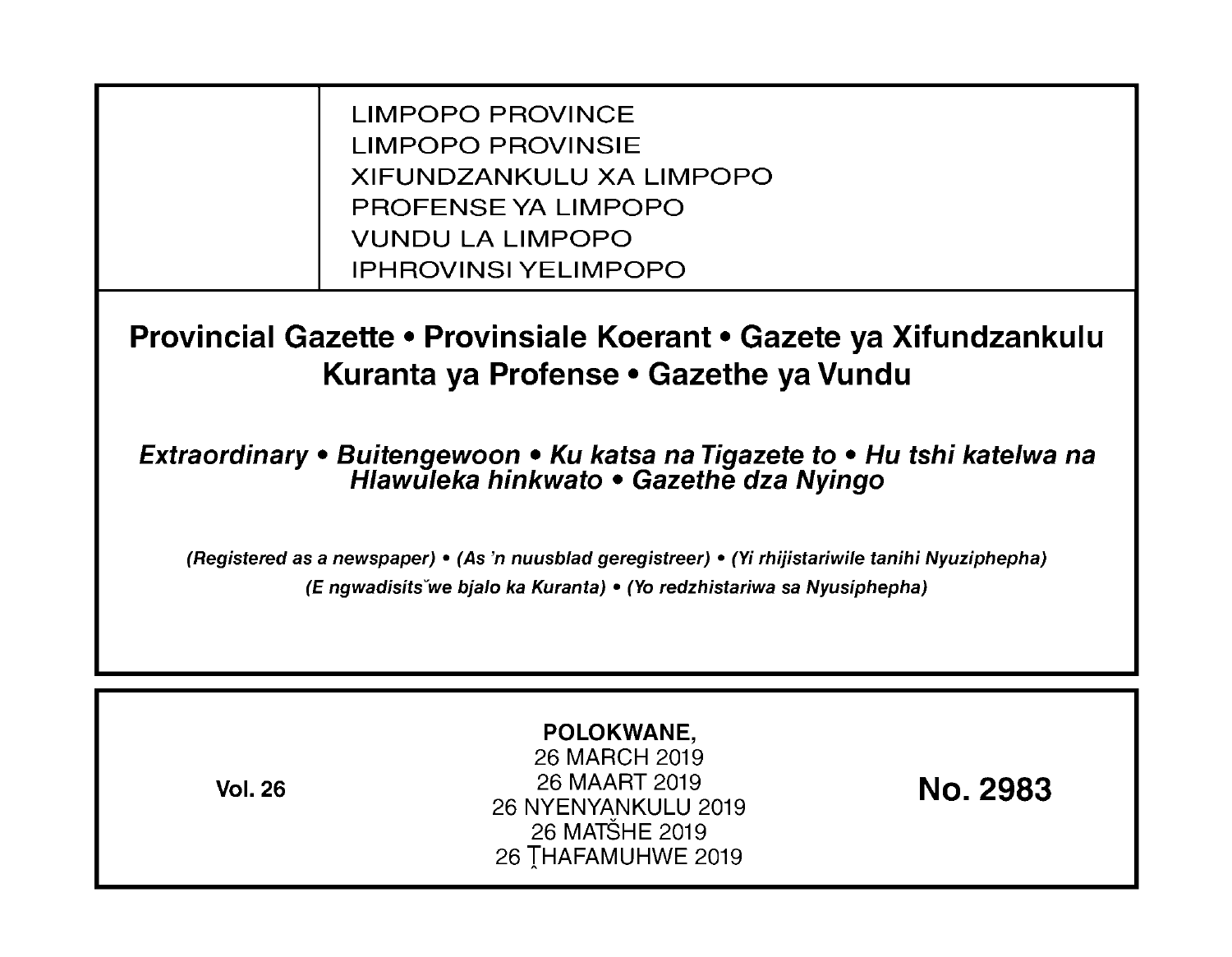## **CONTENTS**

|    |                                                 | Gazette<br>No. | Page<br>No. |
|----|-------------------------------------------------|----------------|-------------|
|    | <b>GENERAL NOTICES • ALGEMENE KENNISGEWINGS</b> |                |             |
| 40 |                                                 | 2983           |             |